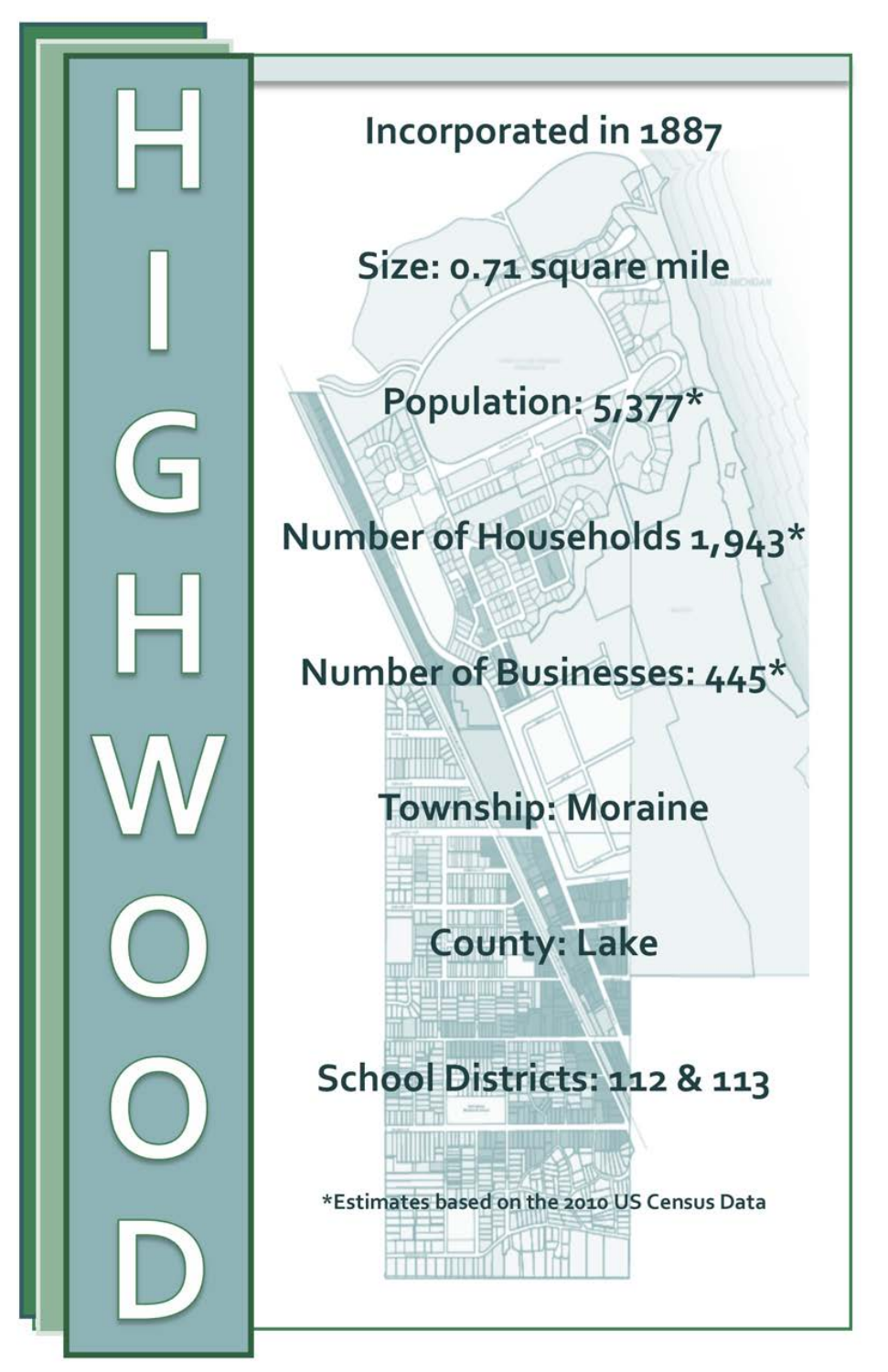# **A Message from the Mayor**

On behalf of the entire City Council, let me say we are pleased that you have chosen Highwood to call home. My wife and I fell in love with Highwood's charming homes and winding streets a little over <sup>10</sup>years ago. I have no doubt that between the bustling business district including over 15 sole proprietor restaurants, friendly neighborhoods, summer festivals and excellent schools that Highwood was the right choice for you as well.

I would like to share a little bit about our city government. We are currently governed by a Mayor and City Council consisting of eight alderman, with two alderman elected per ward. In April 2015, the voters will elect 6 alderman with staggered terms to represent the city at large. The day-to-day operations of the city are executed by an appointed professional City Manager and staff. City departments include: Administration, Finance, Community Development, Police, Fire, Public Works, Water and the Rec Center. Highwood is also home to the Highwood Public Library which is governed by an appointed president and board. Speaking of appointments, if you would like to get involved in our city and one of our commissions, please contact city hall for an application.

This packet is intended to provide you with an introduction to the services provided by the City of Highwood. Take the time to review the information and if you have any questions, please feel free to contact your elected officials or the City Staff at 847.432.1924.

Welcome home. We look forward to calling you our neighbor!

Sincerely,

Charlie

Mayor Charlie Pecaro



### **City Council Meetings**

The City Council meetings are held on the first and third Tuesdays of each month in the Council Chambers located at City Hall, 17 Highwood Avenue. The Committee of the Whole begins at 6:oo PM with the Regular meeting following at 7:30 PM.

Agendas are posted on the City's website 48 hours prior to meetings. Minutes are available following approval.

The public is welcome to attend or view in real time or recorded online at the Ustream website and watch the archived videos from the City's YouTube Channel.

### **Highwood City Council**

Charlie Pecaro, Mayor Aldermen: Mike Fiore, Andy Peterson, Brad Slavin, Eric FaIberg, James W. Hospodarsky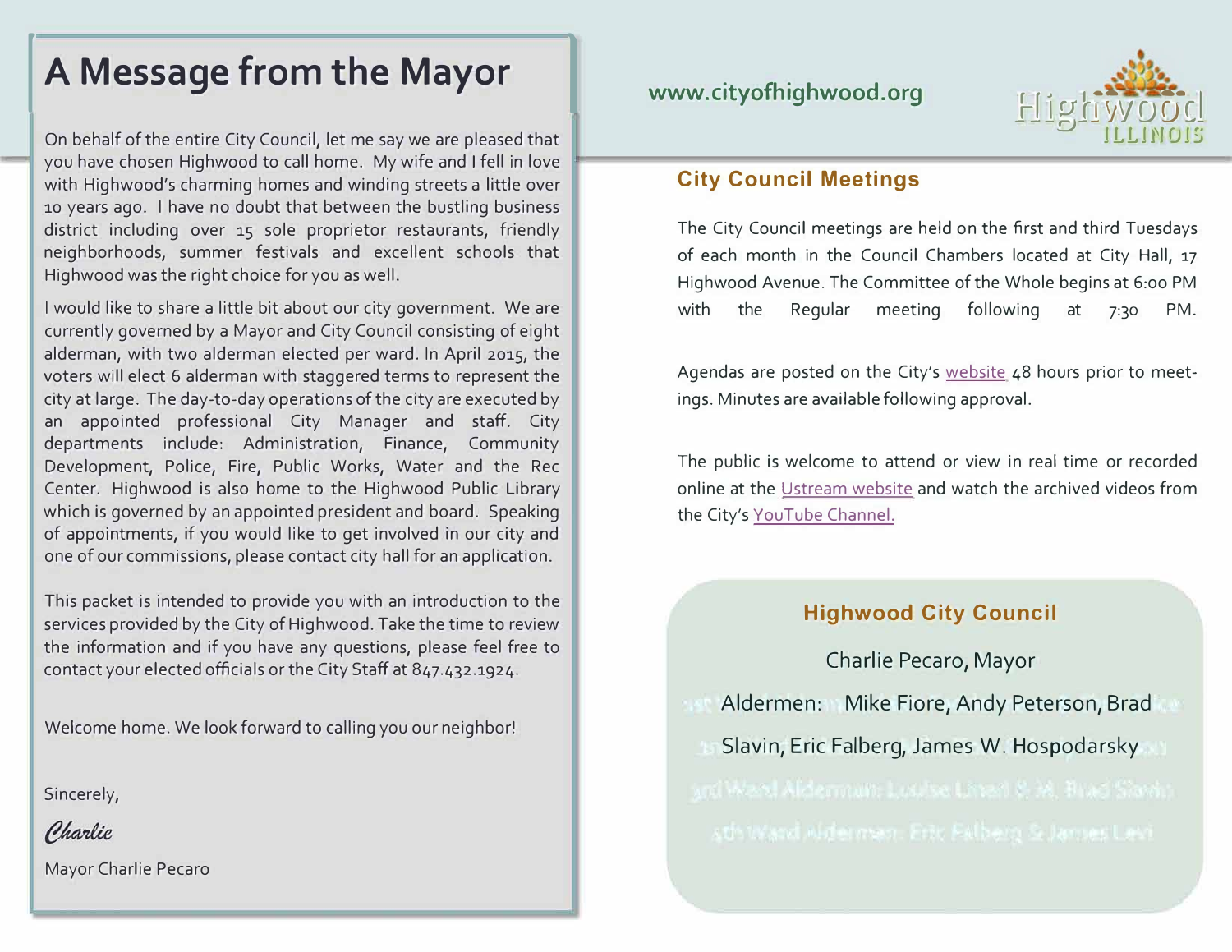# **City Services**

www.cityofhighwood.org

**Highwood City Hall** 17 Highwood Avenue 847.432.1924 M-F 8:30 AM-4:30 PM



### **Administration & Finance Departments**

The Highwood City Hall, located at 17 Highwood Ave., is home to the Administration, Finance, and Community Development Departments which are available Monday through Friday, from 8:30 AM to 4:30 PM.

The administrative staff, led by the City Manager, carrying out the dayto-day operations of the city. Some of these duties include; utility billing, vehicle stickers, business licensing and residential and commercial building permitting, accounts receivable, accounts payable, voter registration and notary public services.

#### Setting Up Your Water (Utility) Bill

To set up your utility account, contact City Hall at 847.432.1924. A \$100.00 refundable water deposit is required for all accounts. Please contact City Hall to set up your water bill account prior to occupying your residence. Your bill also includes payment for garbage and recycling services. The City contracts with Advanced Disposal for refuse and recycling services. Residents 65 years and older are eligible for a 10% senior discount on the refuse portion of your utility bill. To obtain the senior discount, you must provide proof of age with a photo I.D., in person, at City Hall.

#### **Vehicle Stickers**

Per city code, any vehicle registered or housed in the City of Highwood is required to have a city sticker. The stickers are valid from July 1st through June 30th of each year and may be purchased at City Hall during regular business hours. City Stickers must be purchased within 14 days of moving in or purchasing a vehicle to avoid penalties.

| <b>Sticker Fee Schedule</b>   |       |
|-------------------------------|-------|
| <b>Passenger Vehicle</b>      | \$60  |
| "B" Plate                     | \$90  |
| "D" or "MD" Plate             | \$180 |
| <b>Taxi or Livery Plate</b>   | \$180 |
| <b>All other Truck Plates</b> | \$180 |
| <b>Motorcycles/Scooters</b>   | \$60  |
| "RV" Plate                    | \$90  |
| <b>Transfer Fee</b>           | \$15  |

### Services provided by www.cityofhighwood.org

Did you know you can sign up for email and/or text alerts through the City of Highwood's website?



convenient

This

communication alert system allows you to choose which type of notification you would like to receive including newsflashes, agenda postings, and calendar updates.

To enroll simply go to http://www.cityofhighwood.org/ and click the "Notify Me" button on the middle, left hand side of the screen. Complete the simple steps and then you will receive a confirmation email/text to confirm you would like to enroll in the communication alert system.



The City of Highwood website, www.cityofhighwood.org features an online bill payment module. The online bill pay system (Illinois E-Pay), allows

you to make payments for your Water/Sewer Bill, Vehicle Stickers (regular or late renewals), Parking Tickets and/or Building Code Violations and accepts Visa, MasterCard, American Express, and Discover cards.

To make a payment go to www.cityofhighwood.org and click the "Online Payments" button in the middle of the page. From there, select the type of payment you would like to make and follow the prompts to complete the transaction. Please know, the City of Highwood does not charge you an additional fee for processing. Your personal bank may or may not charge you a fee for submitting an online payment.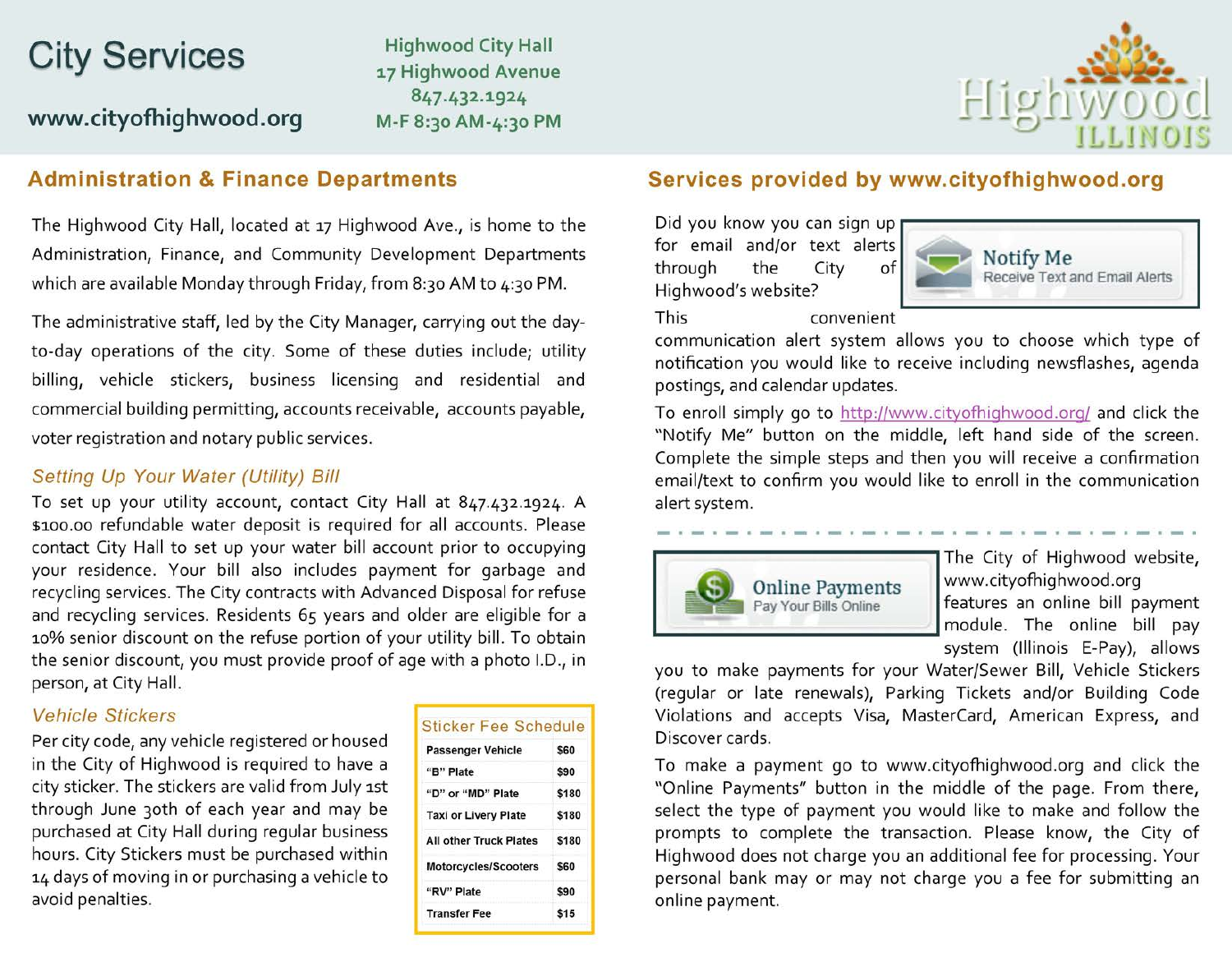# **City Services**



### www.cityofhighwood.org

### **Community Development Department**

The Community Development Department issues building permits and ensures compliance with life safety codes. The City requires permits for the following types of work;

- Kitchen, Bath and General Remodeling
- Re-Roofs, Siding and Windows
- **Swimming Pools & Decks**
- Garage Sales
- Electrical & Plumbing Installation, Repair and Replacement
- HVAC (Furnaces, A/C, and Water Heaters Replacements)
- Landscaping Retaining Walls and Sidewalk/Driveway Work

Applications for permits may be found on the city website. Not sure if you need a permit? Contact the Community Development Department at 847.432.1924.

#### **Public Works Department**

The Highwood Public Works Department is responsible for the repair and maintenance of the City's infrastructure as well as street sweeping, landscaping city property, snow removal, assisting with special events and responding to service calls.

The department is made up of one supervisor and three full time employees. They maintain 62 streets, 15 miles of water main, 30 miles of sanitary and storm sewer, and are on call 24/7 for emergencies such as water main breaks, sewer backups, storm damage, snow plowing, flooding, and police/ fire department assistance.

### **The Water Department**

The City of Highwood's Water Treatment Facility is located at 4 walker Avenue on the shore of Lake Michigan. Unlike many communities that receive their water from the City of Chicago or Evanston plants, Highwood withdraws it's water directly from Lake Michigan. The water is then treated within the facility in accordance with all State and Federal EPA Drinking Water Standards. The Water Department employees are certified by the Illinois Environmental Protection Agency and are authorized to operate and maintain a Public Water Supply.

The primary responsibility of the department is to provide safe, healthy drinking water to the residents and businesses of the City of Highwood. The department also maintains the water storage tank located at 710 Sheridan Road. This provides for emergency water supply during times of peak water demands, provides adequate water pressure for the City water system and for fire protection emergency reserve. For all water quality related questions please call 847.432.3730.

Utility Billing is performed by the Administration and Finance Department. To set up your utility account, contact City Hall at 847.432.1924. A \$100.00 refundable water deposit is required. Please contact City Hall at 847.432.1924 to set up your water billing account prior to occupying your residence or business.

The Water Department publishes an Annual Water Quality Report. This report may be found on the City website at www.cityofhighwood.org.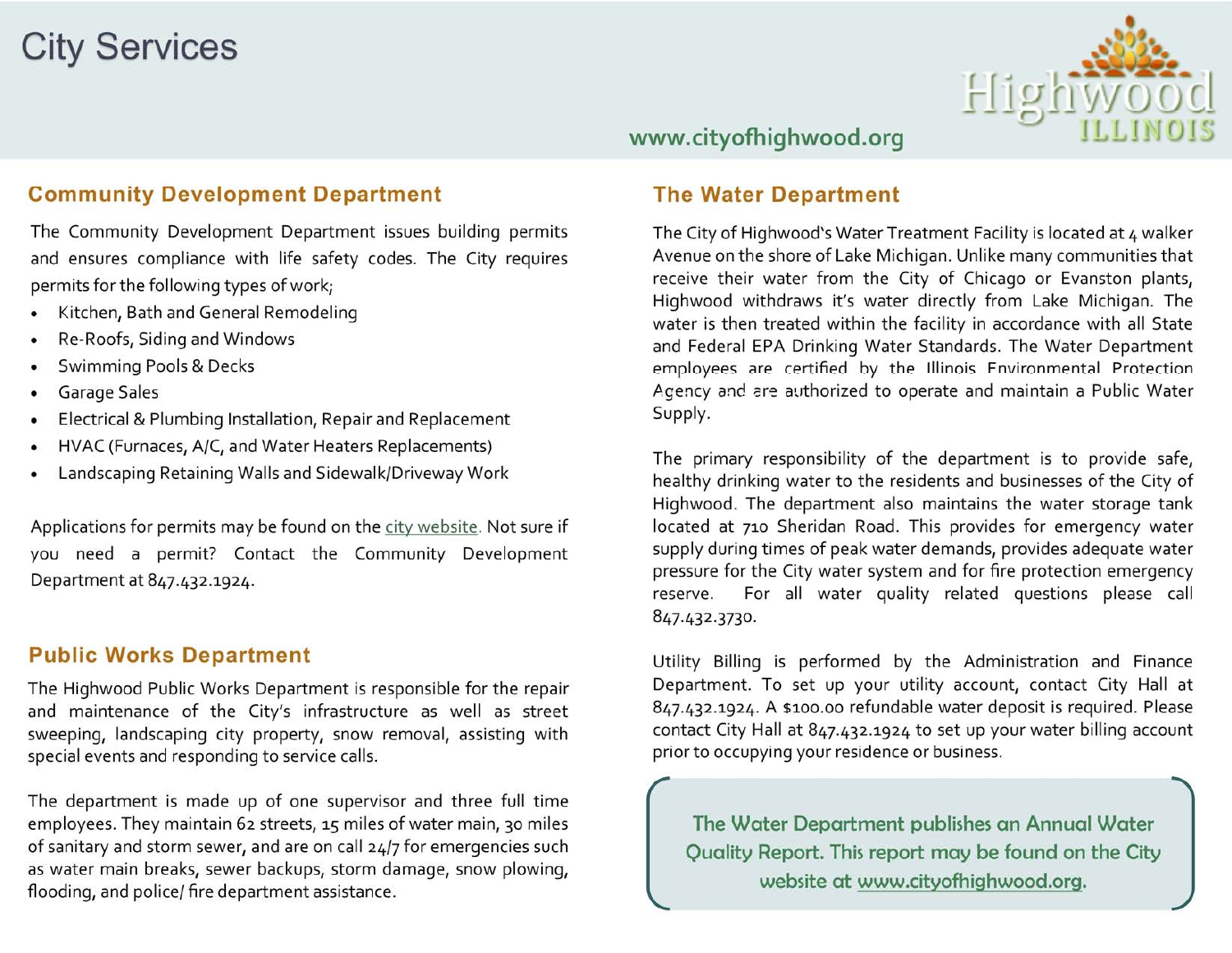# **City Services**



### **www.cityofhighwood.org**

### **Police Department**

The Highwood Police Department, located at 17 Highwood Ave., is a full service police department offering 24 hour/7 day a week municipal police services. The records department is open Monday through Friday, from 9:00 AM to 5:00 PM. For all emergencies please call 911. For all other police related service and or inquiries please call 847.604.8992 .

#### **Please remember:**

- **1. There is no parking on City streets or in City lots from 2:00AM-5:00AM.** 
	- **2. Street parking is prohibited after 2" snowfall and until snow removal operations are complete.**

### **Fire Department**

The City contracts with the Highland Park Fire Department for fire services. 130 Central Ave Highland Park, IL 60035 Phone: 847.433.3110 Fax: 847.432.0699

### **The Rec Center -** *The Don Skrinar Center*

The Highwood Recreation Center, located at 432 Green Bay Rd., and has been a home base for families for over six decades, the only change has been an increase of smiling faces that come through the doors. With a variety of family programs; from theater to fitness, there is something for everyone. The facility includes a gymnasium, meeting room, multi-purpose room, and a dojo, in addition to the Highwood Ball Park.

Frequently, the Rec Center is filled with smiling faces from our community sharing in sports programs, fitness programs, theater groups, and various privately booked celebrations. We want our residents to know that that the Highwood Rec Center is a perfect setting to host your parties, work-shops, and other personal events. Many charitable/not-for-profit organizations hold community events at the Rec Center such as health screenings, mobile food pantries, and fundraisers. We encourage the community to take part in the variety of special events offered.

As children are a focal point of our existence, we put our best efforts into offering programs catering to them. Basketball, baseball, flag football, soccer, tumbling, theater, and karate, just to name a few. We encourage all our residents to visit and see the many wonderful things we have to offer at the Highwood Rec Center as we are dedicated to remain a safe, healthy, and positive environment for our community. For more information on available programs contact the Rec Center at 847.432.6633.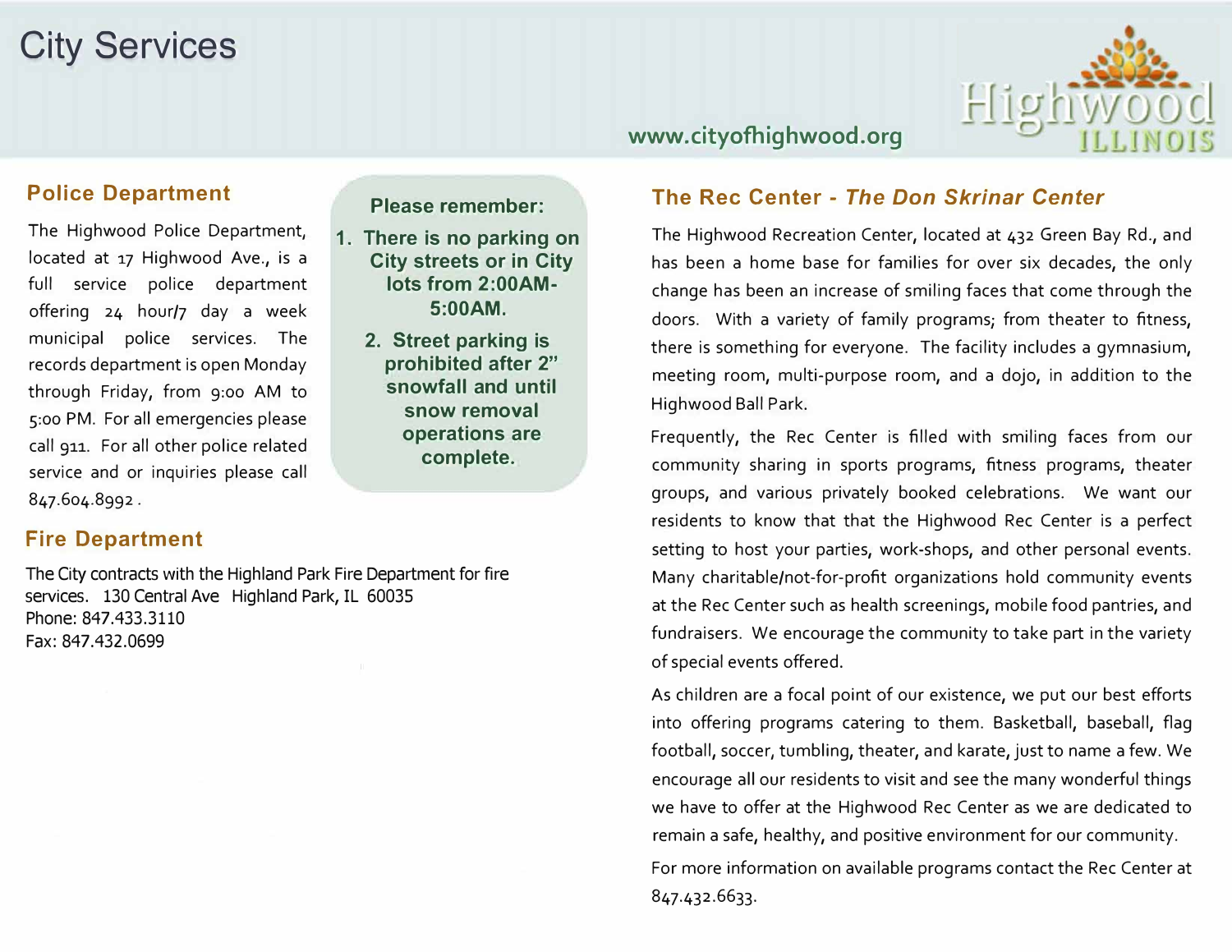## **Local Government Locations**

| <b>City Hall</b>                 | <b>Police Department</b>           |  |
|----------------------------------|------------------------------------|--|
| 17 Highwood Ave                  | 17 Highwood Ave                    |  |
| Highwood, IL 60040               | Highwood, IL 60040                 |  |
|                                  |                                    |  |
| <b>Fire Department</b>           | <b>Recreation Center</b>           |  |
| 1150 Half Day Rd                 | 432 Green Bay Rd                   |  |
| Highland Park IL 60035           | Highwood, IL 60040                 |  |
|                                  |                                    |  |
| <b>Highwood Public Library</b>   | <b>Highwood Historical Society</b> |  |
| 102 Highwood Ave                 | P.O. Box 132                       |  |
| Highwood, IL 60040               | Highwood, IL 60040                 |  |
|                                  |                                    |  |
| <b>Moraine Township</b>          | <b>Moraine Township Assessor</b>   |  |
| <b>777 Central Avenue</b>        | <b>777 Central Avenue</b>          |  |
| Highland Park, IL 60035          | Highland Park, IL 60035            |  |
|                                  |                                    |  |
| <b>North Shore Water</b>         | <b>Lake County Clerk</b>           |  |
| <b>Reclamation District 4770</b> | 18 N. County Street                |  |
| W. Wm. Koepsel Dr                | Waukegan, IL 60085                 |  |

Gurnee, IL 60031

## **www.cityofhighwood.org**



## **Important Phone Numbers**

| City Hall                            | 847.432.1924   |
|--------------------------------------|----------------|
| Police (Non-emergency)               | 847.602.7622   |
| Fire (Non-emergency)                 | 84 7.433, 3110 |
| <b>Recreation Center</b>             | 847.432.6633   |
| <b>Highwood Public Library</b>       | 847.272.4145   |
| <b>Highwood Historical Society</b>   | 847.682.9039   |
| <b>North Shore Water Reclamation</b> | 847.623.6060   |
| Moraine Township                     | 847.432.3240   |
| <b>Moraine Township Assessor</b>     | 847.432.2100   |
| <b>Lake County Clerk</b>             | 847.377.2400   |
| AT&T                                 | 800.727.2273   |
| Comcast                              | 800.266.2278   |
| ComEd                                | 877.426.6331   |
| <b>North Shore Gas</b>               | 847.263.3200   |